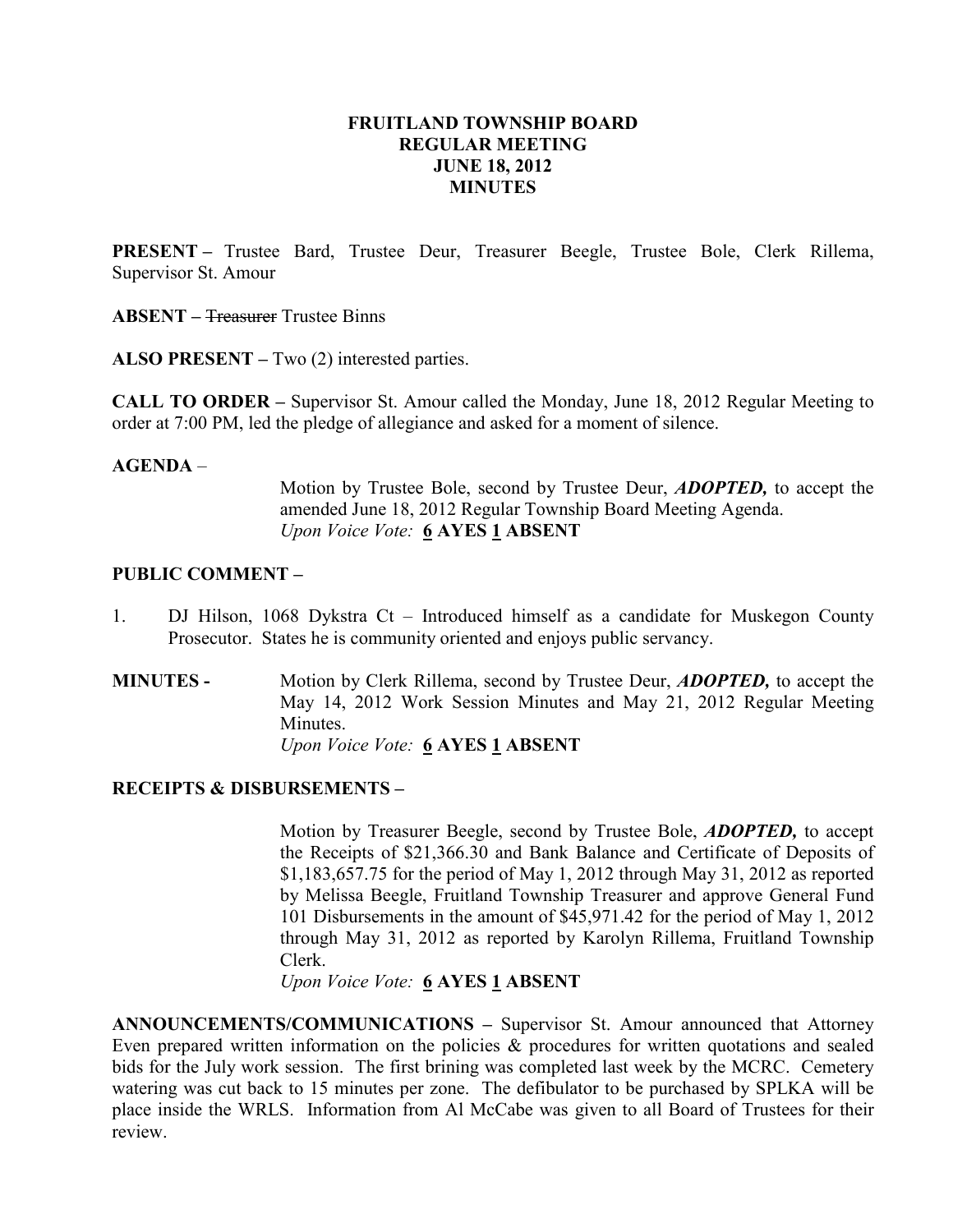# COMMITTEE/BOARD UPDATES –

- White Lake Ambulance Authority Trustee Bard reported that the WLAA met on May 30, 2012. There were 160 calls last month. Local contractors are being sought to bid on repair work on the new location and a loan may be sought for such repairs.
- White Lake Fire Authority Treasurer Beegle reported that no meeting was held last month.
- Parks & Recreation Commission Supervisor St. Amour reported that the June 18, 2012 court date has been postponed until sometime in July.

Motion by Trustee Deur, second by Supervisor St. Amour, **ADOPTED**, to suspend for open floor comments from Parks & Recreation Commission Chair Laura Shields. Upon Voice Vote: 6 AYES 1 ABSENT

Chair Shields asked the Board of Trustees to consider monies for Duck Lake Park for the grassy area. About 95 yds of topsoil would be needed to be spread and then donated grass seed could be planted. Although the Board of Trustees agreed that the park is looking good, they do not see a lot of usage as they see at Nestrom Park. The Board of Trustees would like to see more invested in the Nestrom Park than Duck Lake Park and at this time are not willing to consider additional monies for the Duck Lake Park.

> Motion by Supervisor St. Amour to put up to \$2500.00 for Parks & Recreation Commission to complete Duck Lake Park – Motion failed due to lack of support.

Chair Shields asked if the Board of Trustees would be willing to put together a list of ideas for the Parks & Recreation Commission on areas they could focus on enhancing to continue in the direction of working together as boards.

> Motion by Supervisor St. Amour, second by Trustee Deur, **ADOPTED**, to close open floor comments. Upon Voice Vote: 6 AYES 1 ABSENT

• Planning Commission –

Motion by Trustee Deur, second by Trustee Bole, ADOPTED, to approve the Planning Commission's recommendation to extend our Medical Marihuana Moratorium until January 31, 2013. Upon Voice Vote: 6 AYES 1 ABSENT

- Zoning Board of Appeals Clerk Rillema reported that no meeting was held this month.
- Citizens Advisory Wireless Committee Trustee Deur reported that Agri-Valley changed its name to Myi Spot. Myi Spot continues the stance that it is too expensive to lay fiber in our township.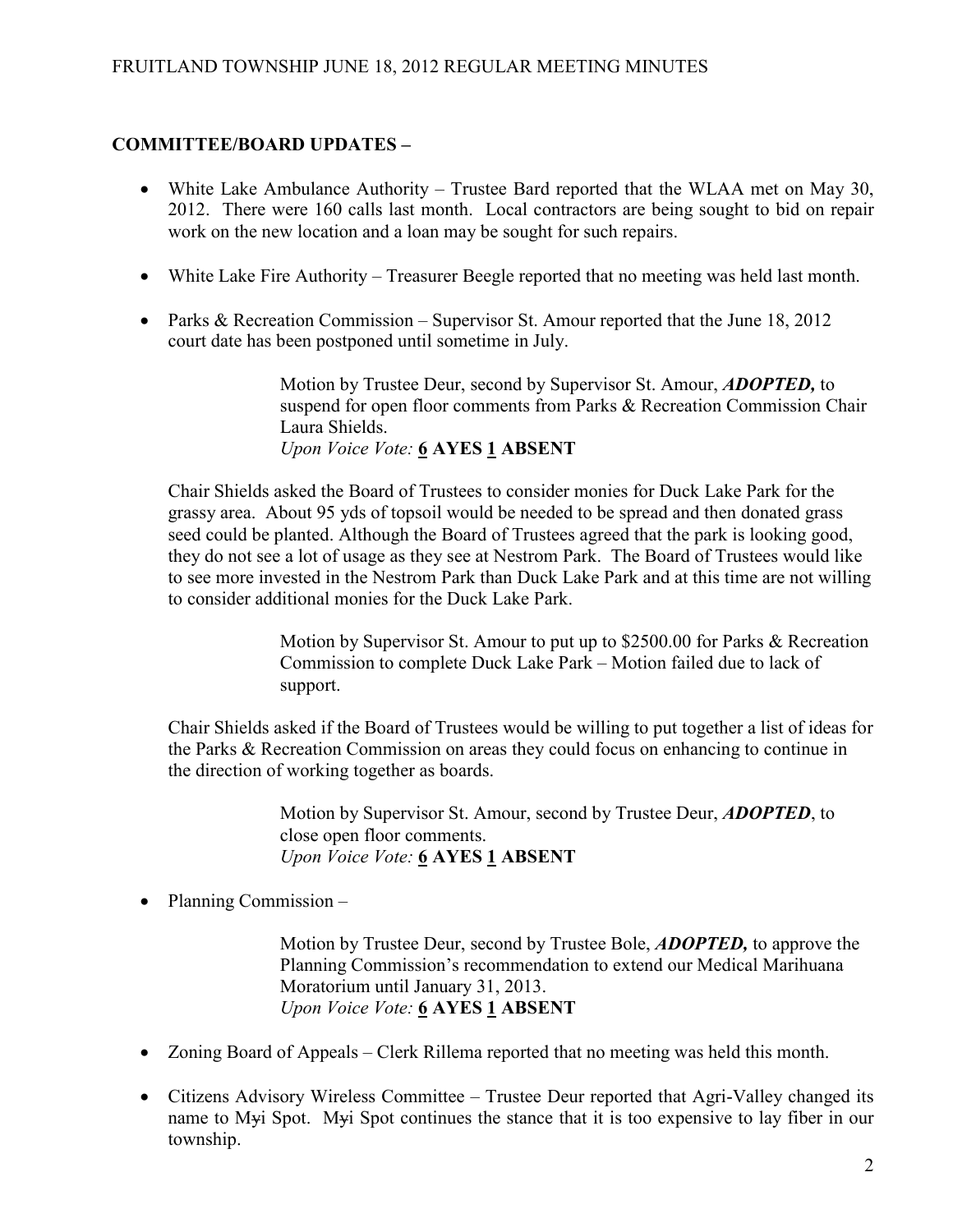- McMillan Road End Update Supervisor St. Amour stated that the stairway and fencing is completed. Signage is being installed by our maintenance supervisor.
- White Lake Public Advisory Committee Trustee Deur reported that Dr. Rydinski Rediske of GVSU made a presentation on the BUI's comparing White Lake to Pentwater Lake. A decline in contaminants is evident.

## OLD BUSINESS –

- 1. Ordinance Enforcement Supervisor St. Amour reported various ordinance enforcement cases in the township.
- 2. Civil Infractions Supervisor St. Amour reported that review of the proposed civil infractions will occur at the July work session.
- 3. Health Insurance Supervisor St. Amour reported that we are self-funded at this time and quotes for health insurance coverage are being sought. Review of the quotes will take place at the July work session.
- 4. Policies & Procedures, Employee Handbook Supervisor St. Amour stated that Attorney Even is reviewing and will make recommendations at the July work session.
- 5. WRLS Michigan Lighthouse Assistance Program Grant –

#### FRUITLAND TOWNSHIP RESOLUTION 2012-16 DEPARTMENT OF STATE FOR THE MICHIGAN LIGHTHOUSE ASSISTANCE PROGRAM

- WHEREAS, Fruitland Township has filed an application to the State of Michigan State Historic Preservation Office (SHPO) for the Michigan Lighthouse Assistance Program, and;
- WHEREAS, funds are available from the Michigan Lighthouse Assistance Program to benefit the White River Light Station, and;
- WHEREAS, an application for request of \$12,000.00 \$8,000.00 (MLAP Funds) and \$4,000.00 (Fruitland Township Funds-Fund 170) for the painting preservation project at the White River Light Station was submitted by November 30, 2011, and;
- WHEREAS, Fruitland Township appoints Clerk Karolyn Rillema as the contact for Fruitland Township and Cindy Beth Davis-Dykema of Sable Points Lighthouse Keepers Association (SPLKA) as the grant project coordinator whom will oversee the MLAP grant project management duties. Fruitland Township will be receiving and paying vendor invoices related to the grant project and be reimbursed by the State of Michigan. SPLKA will be responsible for submitting draft RFP, draft solicitation letter and advertisement to SHPO for review, solicit bids, submit bid and recommendation to SHPO, along with quarterly progress reports to SHPO and monthly reports to Fruitland Township, and;
- WHEREAS, Fruitland Township will sign the Historic Preservation Easement and record it at the County Register of Deeds before the grant reimbursement can be processed by the State of Michigan, and;

NOW, THEREFORE, BE IT RESOLVED, that the Fruitland Township Clerk is authorized and directed to sign the grant agreement, any grant agreement amendments, other agreement related documents and the required Historic Preservation Easement on behalf of Fruitland Township for the painting preservation project grant request at the White River Light Station in the amount of \$12,000.00 (\$8,000.00 MLAP Funds/\$4,000.00 Fruitland Township Funds) and Cindy Beth Davis-Dykema is appointed as the grant project coordinator.

Motion by Clerk Rillema, second by Treasurer Beegle, ADOPTED, Resolution 2012-16 State of Michigan State Historic Preservation Office for the Michigan Lighthouse Assistance Program.

Upon a roll call vote, with all members present, the members voted as follows:

"AYE": Trustee Bole, Treasurer Beegle, Clerk Rillema, Trustee Deur, Trustee Bard, Supervisor St. Amour

"NAY": None

"ABSENT": Trustee Binns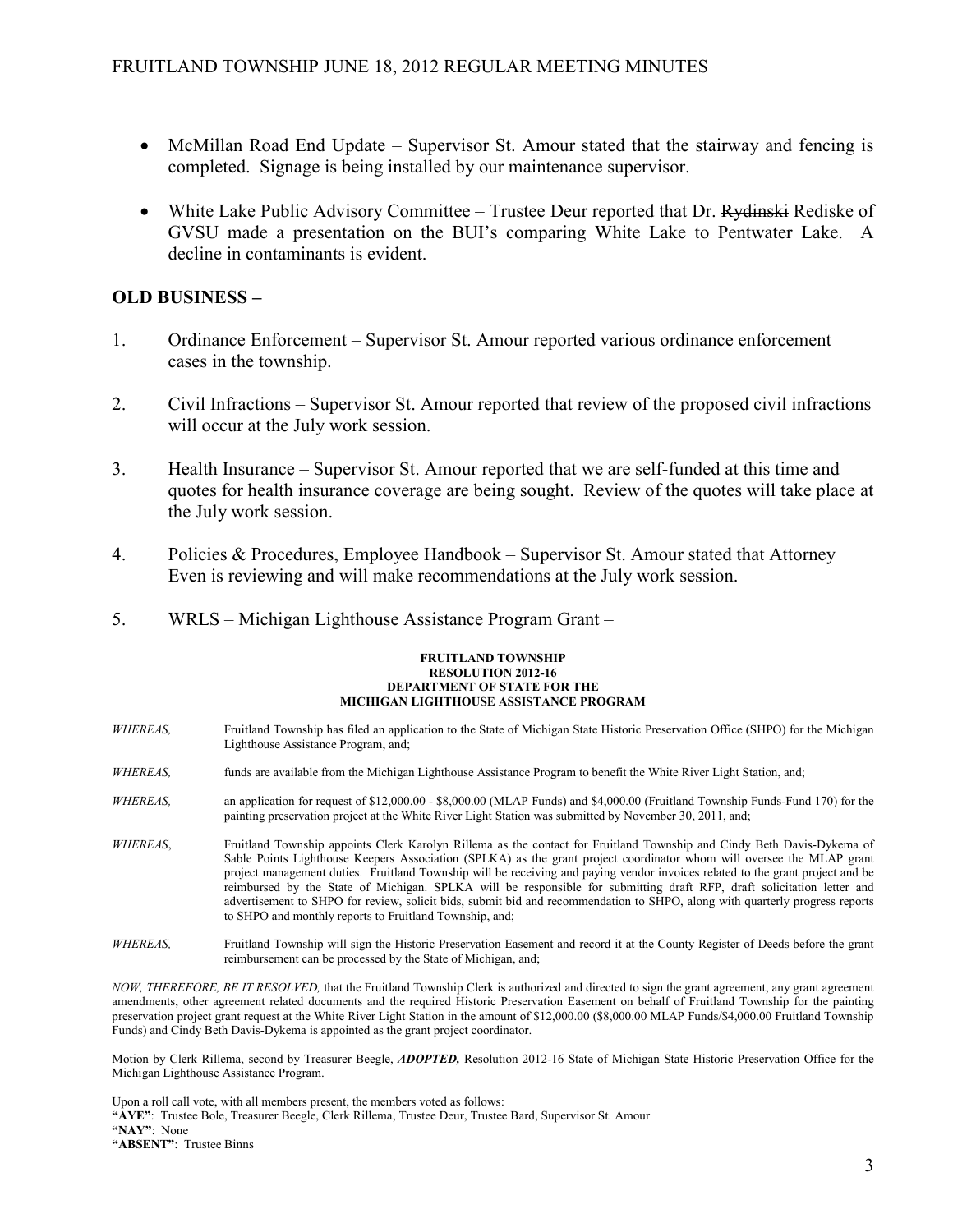BE IT RESOLVED THAT, Resolution 2012-16, State of Michigan State Historic Preservation Office for the Michigan Lighthouse Assistance Program was adopted at the June 18, 2012 Regular Meeting of the Township of Fruitland.

> Karolyn Rillema, Clerk Township of Fruitland Date: June 19, 2012

6. SAXE Drain Status – Supervisor St. Amour stated that the Drain Commissioner received information from the Muskegon County Road Commission that they would not be participating and he will be making a recommendation at a future time.

# NEW BUSINESS –

1. Fruitland Township Well Repairs –

Motion by Trustee Deur, second by Supervisor St. Amour, **ADOPTED**, to authorize the Clerk to pay Meyer Well Drilling, Inc. for repair of the well at the Fruitland Township Hall in the amount of \$2743.31. Roll Call Vote: Trustee Bard AYE, Trustee Deur AYE, Clerk Rillema AYE, Treasurer Beegle AYE, Trustee Bole AYE, Supervisor St. Amour AYE, Trustee Binns ABSENT

2. MTA Annual Dues –

Motion by Clerk Rillema, second by Treasurer Beegle, ADOPTED, to authorize the Clerk to pay MTA Annual Dues for the period of July 1, 2012 through June 30, 2013 in the amount of \$4232.13. Roll Call Vote: Trustee Bole NAY, Treasurer Beegle AYE, Clerk Rillema AYE, Trustee Deur AYE, Trustee Bard NAY, Supervisor St. Amour AYE, Trustee Binns ABSENT

- 3. Foreclosed Parcels in Township For Sale Treasurer Beegle reported that none of the foreclosed parcels were adjacent to any of the properties we currently own. The Board of Trustees are not interested in purchasing any more property at this time.
- 4. Ecology Station-Recycle Station Pad Request Supervisor St. Amour stated that the ground underneath the recycle bins is very soft. They have been moved to a new location at the ecology station to avoid the purchase of crushed concrete at this time.
- 5. BS&A.NET Software –

Motion by Treasurer Beegle, second by Supervisor St. Amour, ADOPTED, to authorize the Clerk and the Treasurer to update the townships BS&A Software to the .NET version for the Financial Management Systems and the Property-Based .NET Systems at a total amount of \$19,380.00 and to purchase 4 PC's to accommodate the .NET software at a cost not to exceed \$2,500.00. Roll Call Vote: Trustee Bole AYE, Treasurer Beegle AYE, Clerk Rillema AYE, Trustee Deur AYE, Trustee Bard AYE, Supervisor St. Amour AYE, Trustee Binns ABSENT